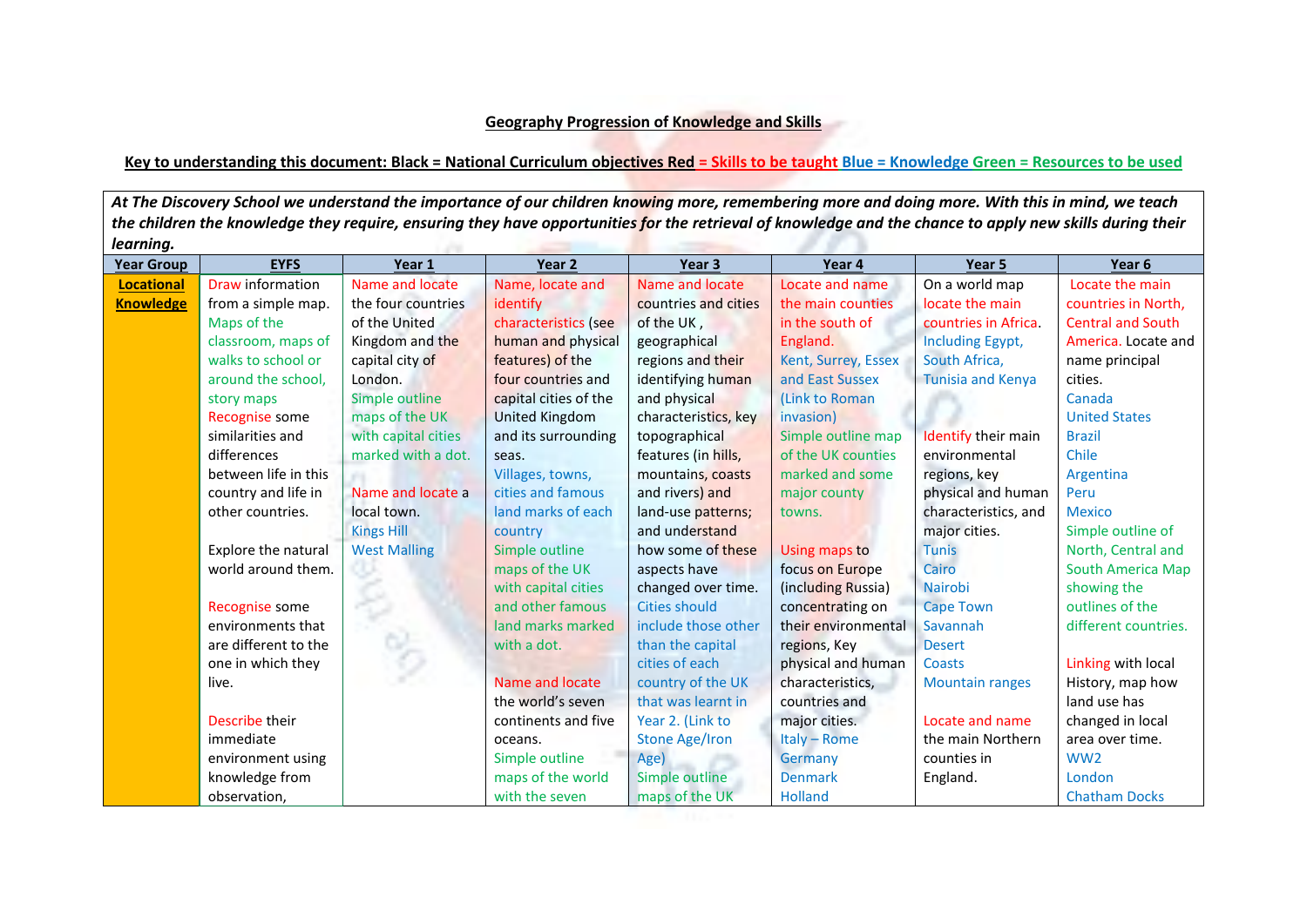| discussion, stories,   | continents and five | with capital cities | (link to Anglo           | Include Norfolk,            |                    |
|------------------------|---------------------|---------------------|--------------------------|-----------------------------|--------------------|
| non-fiction texts      | oceans              | and regions marked  | Saxons)                  | Suffolk, Yorkshire,         | Name and locate    |
| and maps.              |                     | (South East, North  | Simple outline of        | <b>Lincolnshire (Viking</b> | the key            |
|                        |                     | East etc.)          | <b>Europe and Russia</b> | counties)                   | topographical      |
| <b>Explain some</b>    |                     |                     | Map showing the          |                             | features including |
| similarities and       |                     |                     | outlines of the          | Compare 2                   | coast, features of |
| differences            |                     |                     | different countries.     | different regions in        | erosion, hills,    |
| between life in this   |                     |                     |                          | UK rural/urban.             | mountains and      |
| country and life in    |                     |                     | <b>Identify the</b>      |                             | rivers. Understand |
| other countries,       |                     |                     | position and             | Linking with                | how these features |
| drawing on             |                     |                     | significance of the      | History, compare            | have changed over  |
| knowledge from         |                     |                     | equator and the          | land use maps of            | time.              |
| stories, non-fiction   |                     |                     | Northern and             | UK from past with           |                    |
| texts and (when        |                     |                     | Southern                 | the present,                |                    |
| appropriate) maps.     |                     |                     | hemispheres.             | focusing on land            |                    |
|                        |                     |                     |                          | use.                        |                    |
| Know some              |                     |                     | Simple world map         | <b>Market Towns Land</b>    |                    |
| similarities and       |                     |                     | showing the 7 main       | use                         |                    |
| differences            |                     |                     | continents and 5         | Identify the                |                    |
| between the            |                     |                     | oceans and equator       | position and                |                    |
| natural world          |                     |                     |                          | significance of the         |                    |
| around them and        |                     |                     |                          | tropics of Capricorn        |                    |
| contrasting            |                     |                     |                          | and Cancer.                 |                    |
| environments,          |                     |                     |                          | Simple world map            |                    |
| drawing on their       |                     |                     |                          | showing the 7 main          |                    |
| experiences and        |                     |                     |                          | continents and 5            |                    |
| what has been read     |                     |                     |                          | oceans and the              |                    |
| in class.              |                     |                     |                          | equator and                 |                    |
|                        |                     |                     |                          | tropics.                    |                    |
| <b>Understand some</b> |                     |                     |                          | <b>Identify the</b>         |                    |
| important              |                     |                     |                          | position and                |                    |
| processes and          |                     |                     |                          | significance of             |                    |
| changes in the         |                     |                     |                          | latitude/longitude          |                    |
| natural world          |                     |                     |                          | and the Greenwich           |                    |
| around them,           |                     |                     |                          | Meridian. (Linking          |                    |
|                        |                     |                     |                          | with science, time          |                    |
|                        |                     |                     |                          |                             |                    |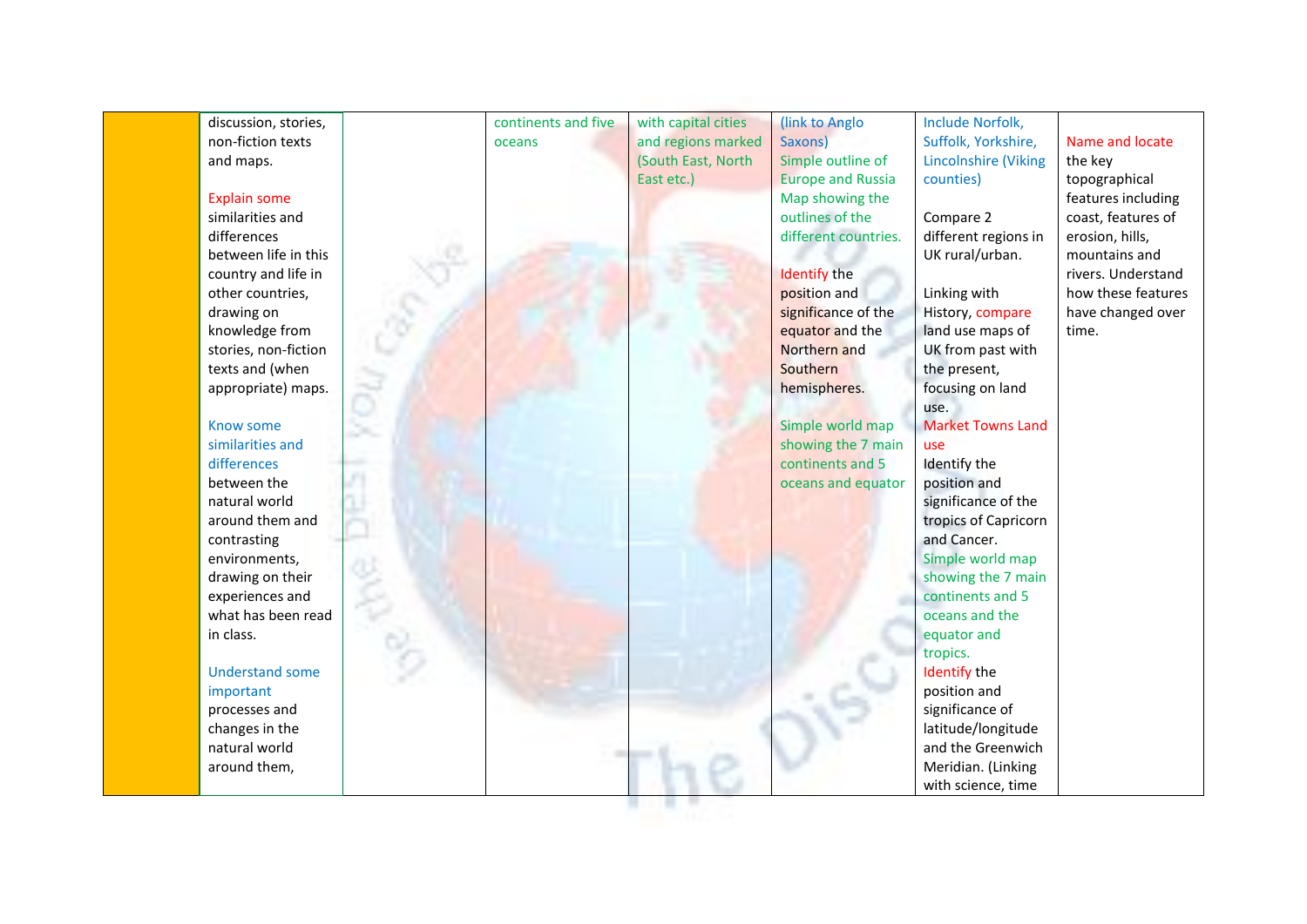|                                  | including the<br>seasons. |                                                                                                                                                                                                   |                                                                                                                                                                                                     |                                                                                                                                                                                              |                                                                                                                                                                                                                 | zones, night and<br>day)                                                                                     |                                                                                                                        |
|----------------------------------|---------------------------|---------------------------------------------------------------------------------------------------------------------------------------------------------------------------------------------------|-----------------------------------------------------------------------------------------------------------------------------------------------------------------------------------------------------|----------------------------------------------------------------------------------------------------------------------------------------------------------------------------------------------|-----------------------------------------------------------------------------------------------------------------------------------------------------------------------------------------------------------------|--------------------------------------------------------------------------------------------------------------|------------------------------------------------------------------------------------------------------------------------|
| <b>Place</b><br><b>Knowledge</b> |                           | Observe and<br>describe the human<br>and physical<br>geography of a<br>small area of the<br>United Kingdom-<br>West Kent.<br><b>River Medway</b><br><b>North Downs</b><br><b>Kings Hill Woods</b> | <b>Understand</b><br>geographical<br>similarities and<br>differences through<br>studying the human<br>and physical<br>geography of a<br>small area of the<br>United Kingdom,<br>and of a small area | <b>Understand</b><br>geographical<br>similarities and<br>differences through<br>studying the human<br>and physical<br>geography of a<br>region of the UK.<br>Main cities of the<br><b>UK</b> | Understand<br>geographical<br>similarities and<br>differences through<br>studying the human<br>and physical<br>geography of a<br>region in the<br><b>United Kingdom</b><br>and region in a<br>European country. | Compare a region<br>in UK with a region<br>in Africa with<br>significant<br>differences and<br>similarities. | Compare a region in<br>UK with a region in<br>N. or S. America<br>with significant<br>differences and<br>similarities. |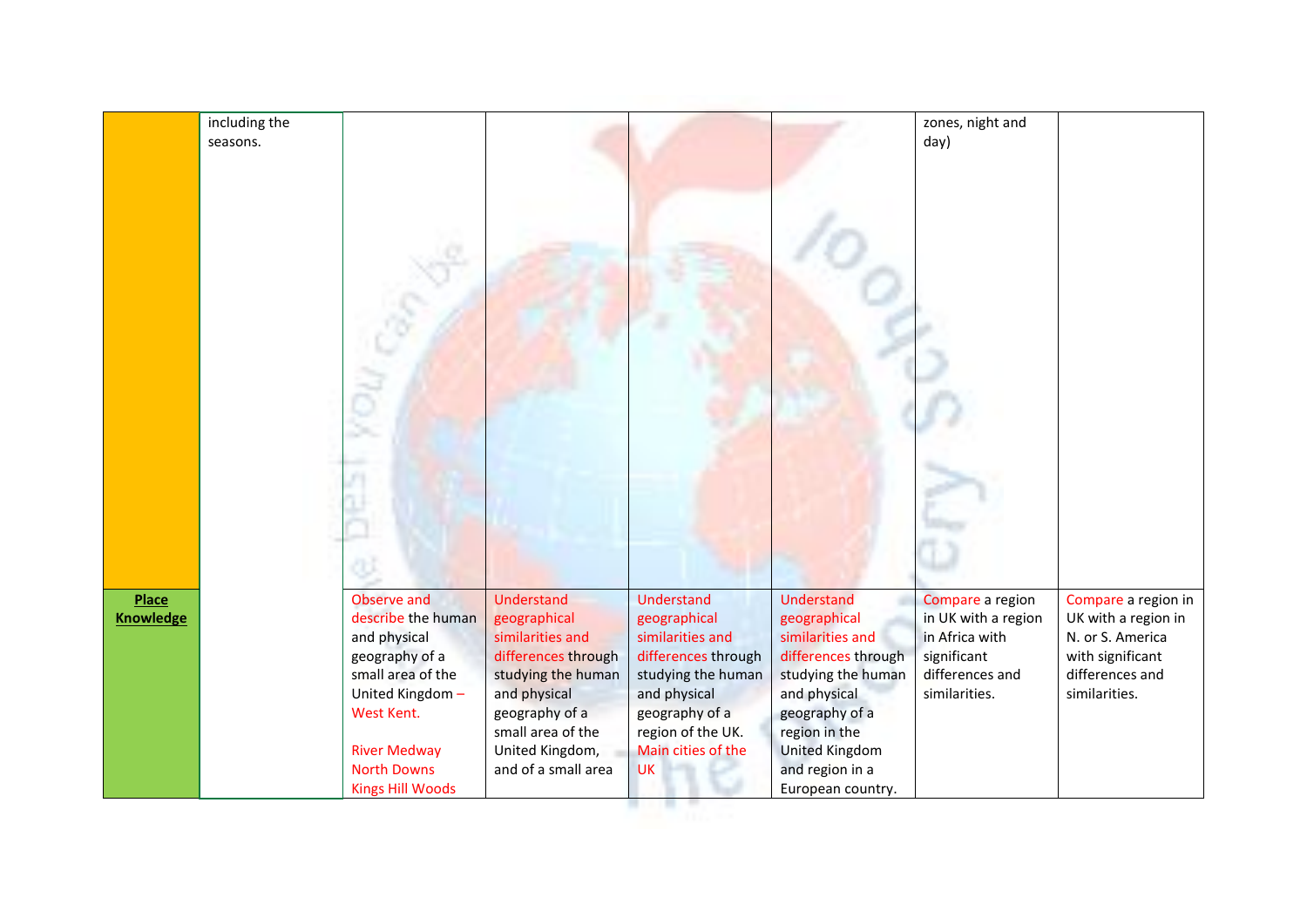|                                                  | <b>Football Stadium</b><br><b>Golf Course</b><br>Airfield<br>M <sub>20</sub><br>Development                                                                                                                                                                                                                                                                            | in a non-European<br>country.<br><b>Arctic</b><br><b>Kings Hill</b>                                                                                                                                                                                                                                                                                                                                                         | <b>Coasts, Mountains</b><br>and Rivers of the<br><b>UK</b>                                                                                                                                                                                                                                    | (this could be<br>linked to counties<br>of UK with Saxon<br><b>Borders in History)</b><br>Holland - reclaimed<br>land<br><b>Eiffel tower</b><br>Alps<br>Seine<br>Rhine<br><b>Pyrenees</b><br><b>Black Forest</b>                  |                                                                                                                                                                                                                                                                                                                                               |                                                                                                                                                                                                                                                                                |
|--------------------------------------------------|------------------------------------------------------------------------------------------------------------------------------------------------------------------------------------------------------------------------------------------------------------------------------------------------------------------------------------------------------------------------|-----------------------------------------------------------------------------------------------------------------------------------------------------------------------------------------------------------------------------------------------------------------------------------------------------------------------------------------------------------------------------------------------------------------------------|-----------------------------------------------------------------------------------------------------------------------------------------------------------------------------------------------------------------------------------------------------------------------------------------------|-----------------------------------------------------------------------------------------------------------------------------------------------------------------------------------------------------------------------------------|-----------------------------------------------------------------------------------------------------------------------------------------------------------------------------------------------------------------------------------------------------------------------------------------------------------------------------------------------|--------------------------------------------------------------------------------------------------------------------------------------------------------------------------------------------------------------------------------------------------------------------------------|
| <b>Human and</b><br><b>Physical</b><br>Geography | Identify<br>seasonal/daily<br>weather patterns in<br>the UK<br>Weather relating to<br>each season<br>Weather local to<br><b>Kings Hill</b><br>Identify physical<br>and human<br>features of subject<br>areas.<br>Use basic<br>Geographical<br>vocabulary to refer<br>to key physical<br>features including:<br>(hill, river, season,<br>weather) and<br>human features | Identify<br>seasonal/daily<br>weather patterns in<br>the UK and the<br>location of hot and<br>cold areas of the<br>world in relation to<br>the equator and<br>the North and<br>South poles.<br>Compare weather<br>in Kings Hill to<br>weather in the Isle<br>of Struay (Katie<br>Morag book link)<br><b>Use basic</b><br>Geographical<br>vocabulary to refer<br>to key physical<br>features (inc. -<br>beach, cliff, coast, | Describe and<br>understand key<br>aspects of: Physical<br>geography<br>including key<br>topographical<br>features (hills,<br>mountains, coasts,<br>rivers) and land<br>patterns; and<br>understand how<br>some of these<br>aspects have<br>changed over time.<br>(just the United<br>Kingdom) | Types of<br>settlements in<br>modern Britain:<br>villages, towns,<br>cities (Saxons)<br>This could be linked<br>to counties of UK<br>with Saxon borders<br>in History and<br>within locational<br>knowledge link in<br>geography. | Describe and<br>understand key<br>aspects of Physical<br>geography<br>including coasts,<br>rivers and the<br>water cycle<br>including<br>transpiration (LINK<br>TO SCIENCE);<br>climate zones,<br>biomes and<br>vegetation belts.<br>Human geography<br>including trade<br>between UK and<br>Europe and ROW<br>Fair/unfair<br>distribution of | <b>Describe and</b><br>understand key<br>aspects of Physical<br>geography including<br>Volcanoes and<br>earthquakes,<br>looking at plate<br>tectonics and the<br>ring of fire.<br>Distribution of<br>natural resources<br>focussing on<br>energy, food,<br>minerals and water. |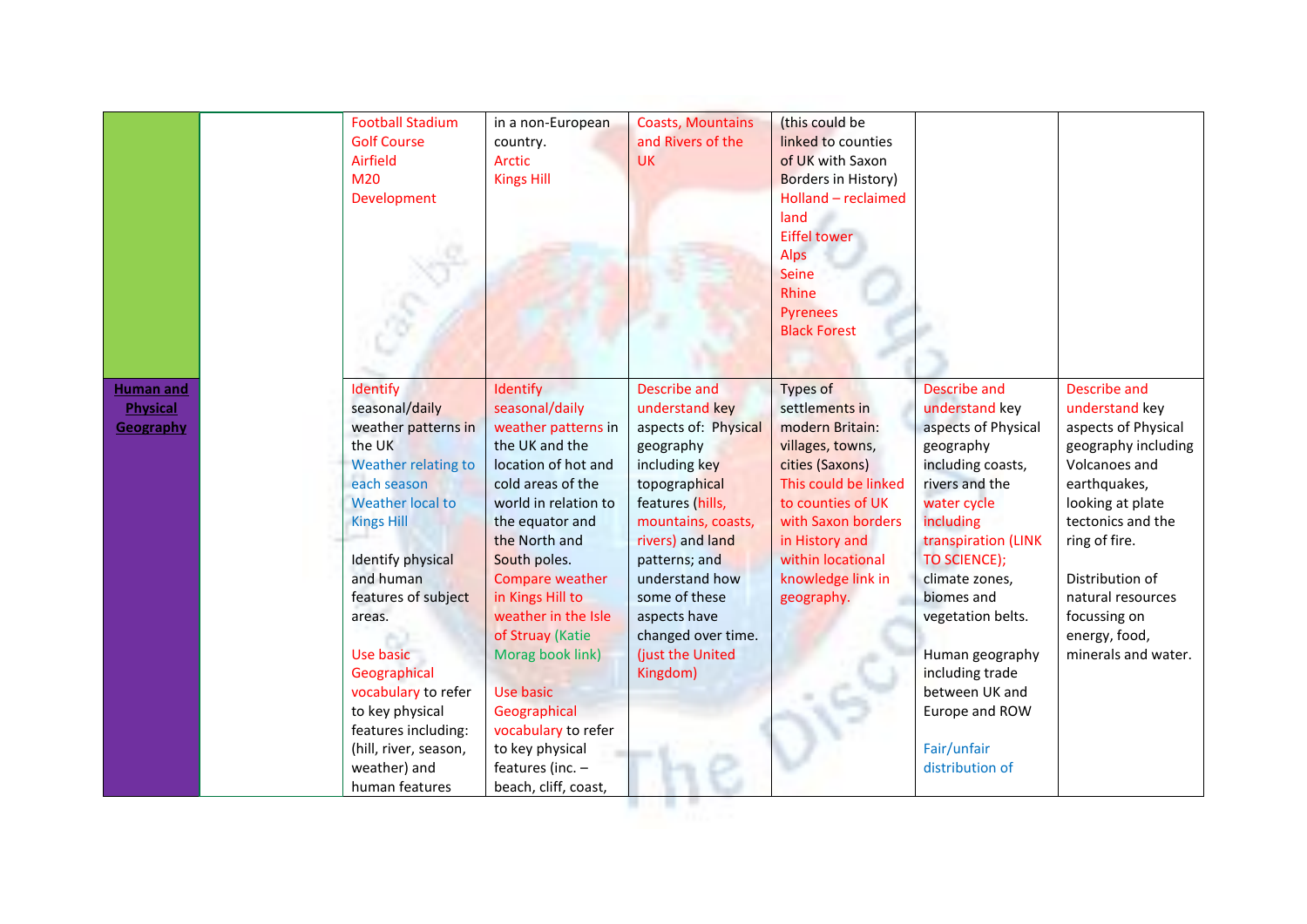|                   | (including; city,                        | forest, mountain,     |                        |                       | resources              |                       |
|-------------------|------------------------------------------|-----------------------|------------------------|-----------------------|------------------------|-----------------------|
|                   | town, village, farm,                     | sea, ocean, soil,     |                        |                       | (Fairtrade).           |                       |
|                   | house, office, shop)                     | valley, vegetation,)  |                        |                       |                        |                       |
|                   |                                          | and human             |                        |                       |                        |                       |
|                   |                                          | features (including;  |                        |                       |                        |                       |
|                   |                                          | city, factory, port,  |                        |                       |                        |                       |
|                   |                                          | harbour) of a         |                        |                       |                        |                       |
|                   |                                          | contrasting non-      |                        |                       |                        |                       |
|                   |                                          | European country.     |                        |                       |                        |                       |
| Geographic        | Use locational and                       | Use world maps,       | Use maps, atlases      | Use maps, atlases,    | Use maps, atlases,     | Use maps, atlases,    |
| al Skills and     | directional                              | atlases and globes    | and globes to          | globes and            | globes and             | globes and            |
| <b>Field work</b> |                                          | to identify the       | locate countries       | digital/computer      | digital/computer       | digital/computer      |
|                   | language (e.g. near<br>and far, left and | <b>United Kingdom</b> | and describe           | mapping (Google       | mapping (Google        | mapping to locate     |
|                   | right), Describe the                     | and its countries.    | features studied.      | Earth) to locate      | Earth) to locate       | countries and         |
|                   | location of features                     |                       |                        | countries and         | countries and          | describe features     |
|                   | and routes on                            |                       |                        | describe features     | describe features      | studied.              |
|                   |                                          | Use simple            | Learn the eight        |                       |                        |                       |
|                   | simple maps.                             | compass directions    | points of a            | studied.              | studied.               |                       |
|                   |                                          | (North, East, South   | compass, four-         |                       |                        | Use 6 figure grid     |
|                   | Use photographs to                       | and West), to         | figure grid            | Study a section of    | Use the eight          | references with       |
|                   | recognise                                | describe the          | references, symbols    | ordnance survey       | points of a            | teaching of latitude  |
|                   | landmarks and                            | location of features  | and key (including     | symbols not           | compass, extend to     | and longitude in      |
|                   | basic human and                          | and routes on a       | the use of             | covered in the Year   | six-figure (when       | depth.                |
|                   | physical features;                       | map. (Maths Link)     | <b>Ordnance Survey</b> | 3 curriculum such     | ready) grid            |                       |
|                   | devise simple                            |                       | maps) to build their   | as: bridges, school,  | references, symbols    | Expand map skills to  |
|                   | picture maps.                            | <b>Use aerial</b>     | knowledge of the       | picnic area, visitor  | and key (including     | include non-UK        |
|                   |                                          | photographs and       | United Kingdom.        | centres, houses,      | the use of             | countries.            |
|                   | Use simple                               | plan perspectives     | Create own             | toilets, post office, | <b>Ordnance Survey</b> |                       |
|                   | fieldwork and                            | to recognise          | symbols and keys       | and museums.          | maps study an area     | Use fieldwork to      |
|                   | observational skills                     | landmarks and         | and use ordinance      |                       | of an OS in detail)    | observe, measure      |
|                   | to study the                             | basic human and       | survey symbols:        | Begin to use the      | to build their         | and record the        |
|                   | geography of their                       | physical features:    | River, road,           | eight points of a     | knowledge of the       | human and physical    |
|                   | school and its                           | devise a simple       | woodland, rail, gold   | compass, and four-    | United Kingdom in      | features in the local |
|                   | grounds.                                 | map; and use and      | course, stations,      | figure grid           | the past and           | area using a range    |
|                   |                                          | construct basic       | church.                | references.           | present.               | of methods,           |
|                   |                                          | symbols in a key.     |                        |                       |                        | including sketch      |
|                   |                                          |                       | Use fieldwork to       |                       | Use fieldwork to       | maps, plans and       |
|                   |                                          |                       |                        |                       |                        |                       |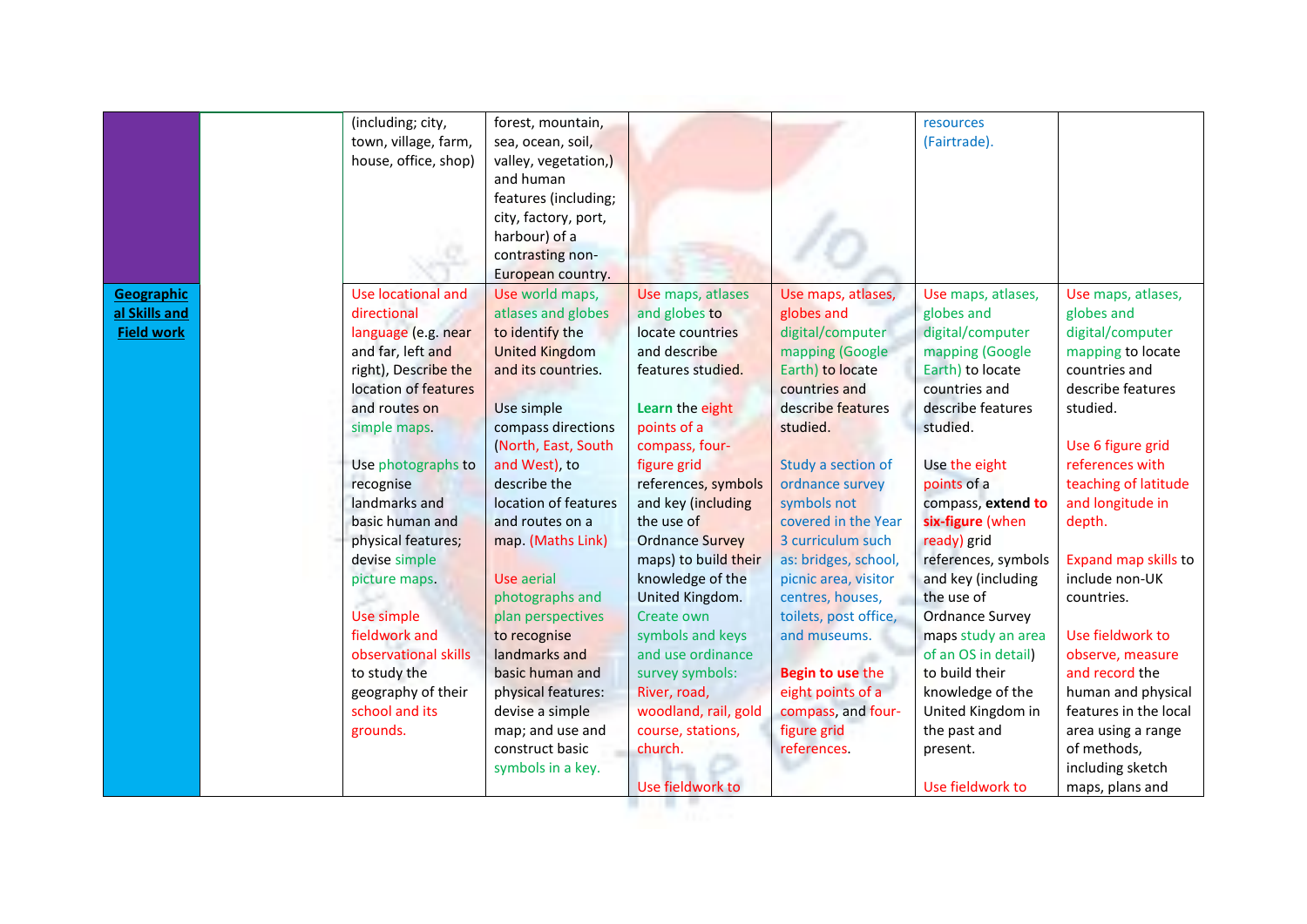|  | Use fieldwork and    | observe, measure      | Use fieldwork to    | observe, measure      | comparable line     |
|--|----------------------|-----------------------|---------------------|-----------------------|---------------------|
|  | observational skills | and record the        | observe, measure    | and record the        | graphs, and digital |
|  | to study the key     | human and physical    | and record the      | human and physical    | technologies.       |
|  | human and physical   | features in the local | human and physical  | features in the local |                     |
|  | features of the      | area using a range    | features (compare   | area using a range    |                     |
|  | school's             | of methods,           | Kings               | of methods,           |                     |
|  | surrounding areas.   | including sketch      | Hill/Maidstone with | including sketch      |                     |
|  | Kings Hill           | maps, plans and       | another area of     | maps, plans and       |                     |
|  |                      | vertical bar graphs,  | using a range of    | line graphs, and      |                     |
|  |                      | and digital           | methods, including  | digital technologies  |                     |
|  |                      | technologies.         | sketch maps, plans  |                       |                     |
|  |                      |                       | and horizontal bar  |                       |                     |
|  |                      |                       | graphs, and digital |                       |                     |
|  |                      |                       | technologies.       |                       |                     |